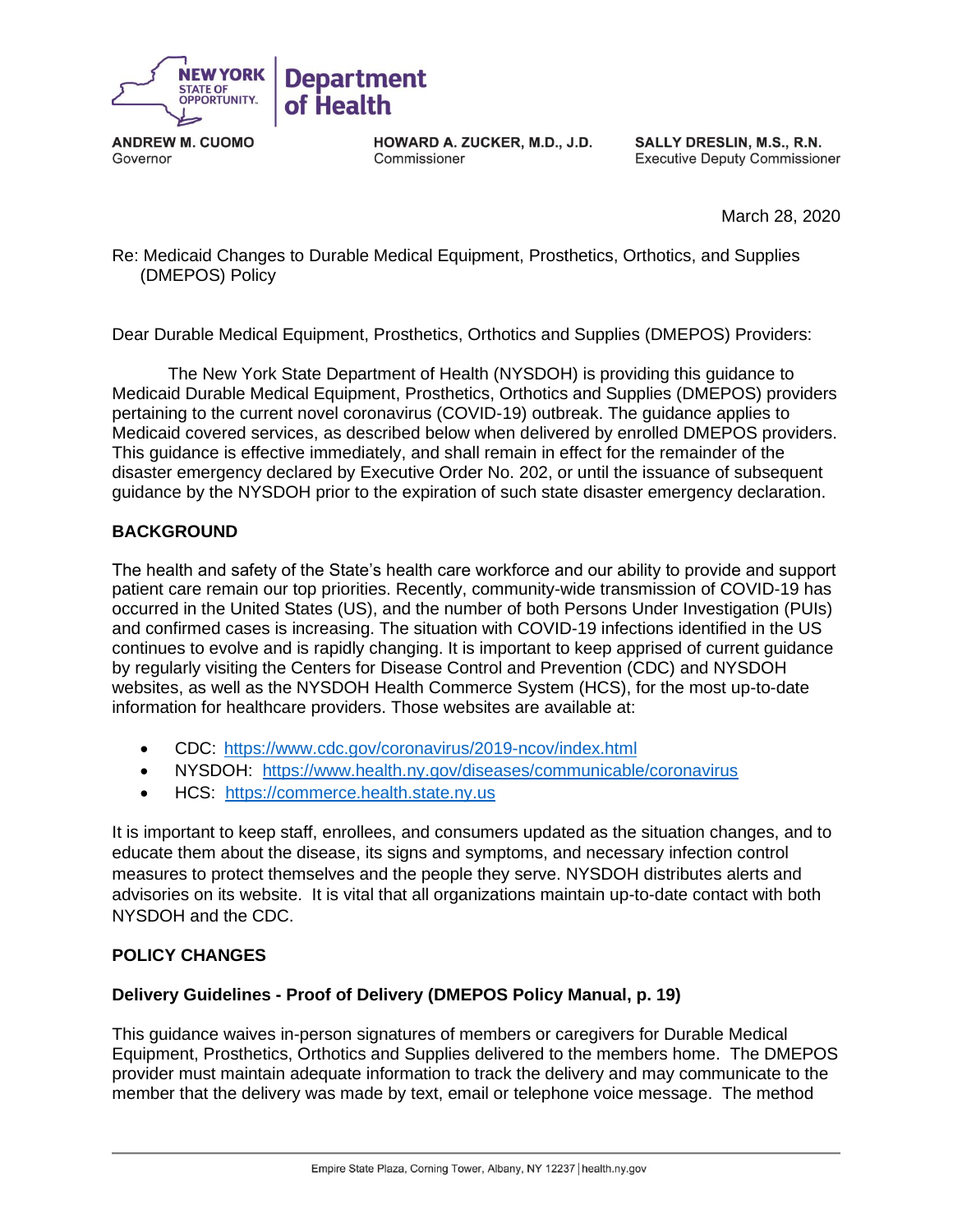used should be documented in the delivery record and retrievable for future audit. All other delivery requirements remain in effect.

### **Topical Hyperbaric Oxygen Chamber (TOWT) and Negative Wound Pressure Wound Therapy (NWPT) (DMEPOS Procedure Guidance, pp. 99–104):**

 During the state of emergency, weekly wound measurement reporting is not required for authorization. The physician ordering and monitoring the TOWT and/or NWPT therapies may use telehealth to assess the monitoring status of the wound and the effectiveness of treatment. The ordering physician will establish a clinical plan for appropriate monitoring (e.g. weekly, biweekly, but no less than monthly). The documentation of the telehealth visit must be submitted to the Department for prior approval, to show the efficacy of the treatment.

# **Medical/Surgical Supplies Prior Approval Renewals (DMEPOS Policy Manual, p. 6)**

 Members who are currently receiving medical/surgical supplies under prior approval will be renewed at current levels, with the submission of a physician fiscal order. All other documentation requirements are waived at this time. Requests for new medical/surgical supplies still require documentation to show medical necessity of the request.

### **Medical Supplies Limits Raised for Suction and Nebulizers (DMEPOS Procedure Guidelines, pp. 18–20)**

 The following codes used for suction and nebulizers will have monthly maximum limits raised when medical necessary for the treatment of COVID-19:

- A4605: Tracheal suction catheter, closed system, each. Limit raised to 30
- • A4624 Tracheal suction catheter, any type, other than closed system, each (tray). Limit raised to 300
- A4628 Oropharyngeal suction catheter, each (Yankauer). Limit raised to 30
- • A7003 Administration kit, with small volume nonfiltered pneumatic nebulizer, disposable. Limit raised to 10
- A7004 Small volume nonfiltered pneumatic nebulizer Limit raised to 10.
- • A7005 Administration set, with small volume nonfiltered pneumatic nebulizer. Limit raised to 10
- A7007 Large volume nebulizer. Limit raised to 10
- A7015 Aerosol mask, use with DME nebulizer. Limit raised to 10
- S8100 Holding chamber or spacer or use with an inhaler or nebulizer. Limit raised to 8
- • S8101 Holding changer or spacer for use with an inhaler or nebulizer; with mask. Limit raised to 8

### **ADDITIONAL INFORMATION**

Current guidance on telehealth can be found at: [https://www.health.ny.gov/health\\_care/medicaid/program/update/2020/index.htm](https://www.health.ny.gov/health_care/medicaid/program/update/2020/index.htm) 

 The current DMEPOS Policy Guidelines can be found at: [https://www.emedny.org/ProviderManuals/DME/PDFS/DME\\_Policy\\_Section.pdf](https://www.emedny.org/ProviderManuals/DME/PDFS/DME_Policy_Section.pdf)